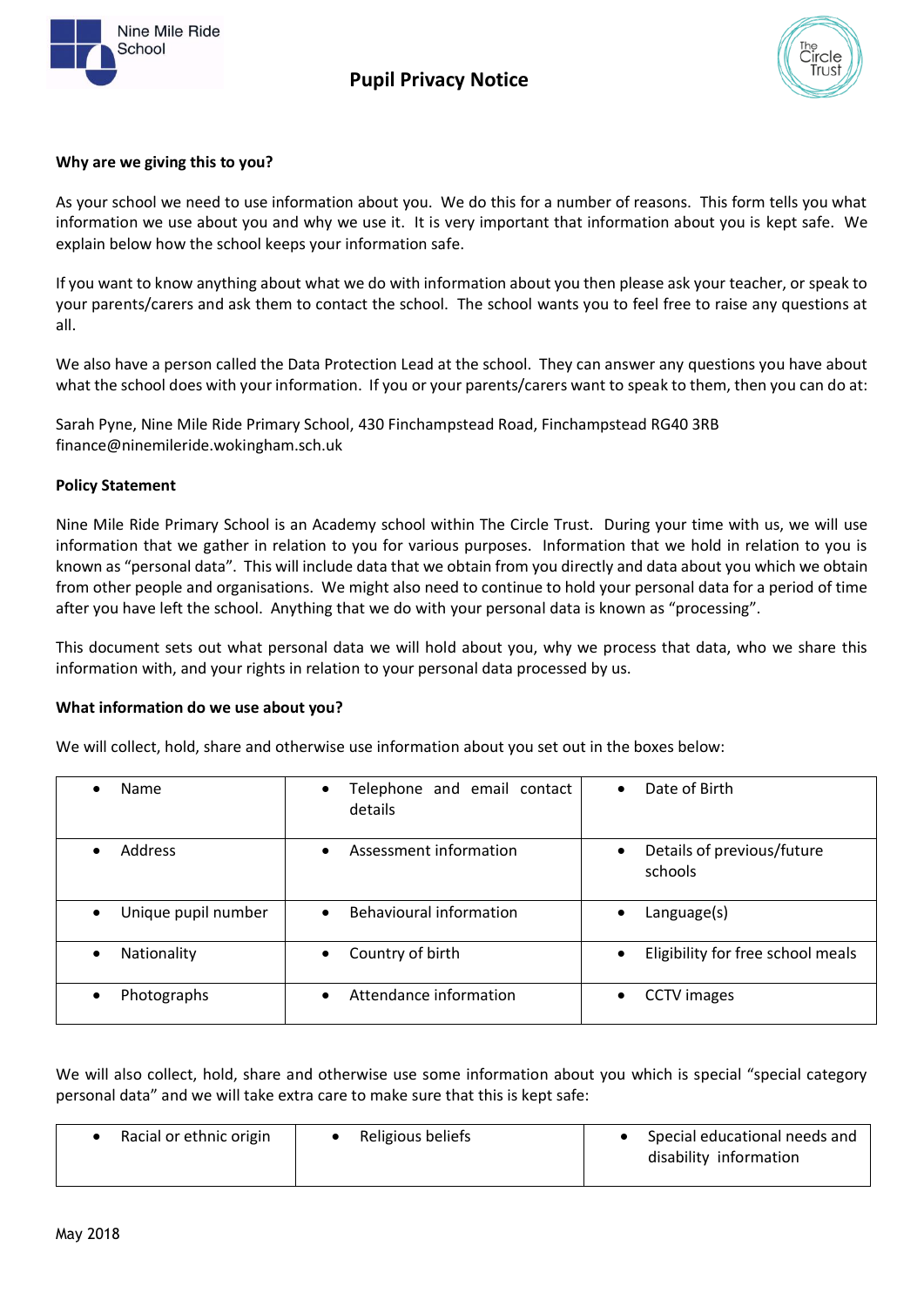| Medical / health | Dietary requirements | Information relating to |
|------------------|----------------------|-------------------------|
| information      |                      | keeping you safe        |

## **Where do we get this information from?**

We get this information from:

- You
- Your parents/carers, and other children's parents/carers
- Teachers and other staff
- People from other organisations, like doctors or the local authority for example

## **Why do we use this information?**

We use this information for lots of reasons, including:

- To make sure that we give you a good education and to support you through this
- To make sure that we are able to address and support any educational, health or social needs you may have
- To make sure everyone is treated fairly and equally
- To keep you and everyone at the school safe and secure
- To deal with emergencies involving you
- To celebrate your achievements
- To provide reports and additional information to your parents/carers

Some of these things we have to do by law. Other things we do because we need to so that we can run the school.

Sometimes we need permission to use your information. This includes taking pictures or videos of you to be used on our website or in the newspaper. Before we do these things we will ask you or if necessary your parents/carers for permission.

## **Why do we use special category personal data?**

We may need to use the information about you which is special (mentioned above) where there is a specific interest to do so for example health and social care purposes or to provide you with equal opportunities and treatment. We will also use this information where you have given us permission to do so.

There may also be circumstances where we need to use your information in relation to legal claims, or to protect your vital interests and where you are unable to provide your consent.

## **How long will we hold information in relation to our pupils?**

We will hold information relating to you only for as long as necessary. How long we need to hold on to any information will depend on the type of information. Where you change school we will usually pass your information to your new school.

## **Who will we share pupil information with?**

We may share information about you with: